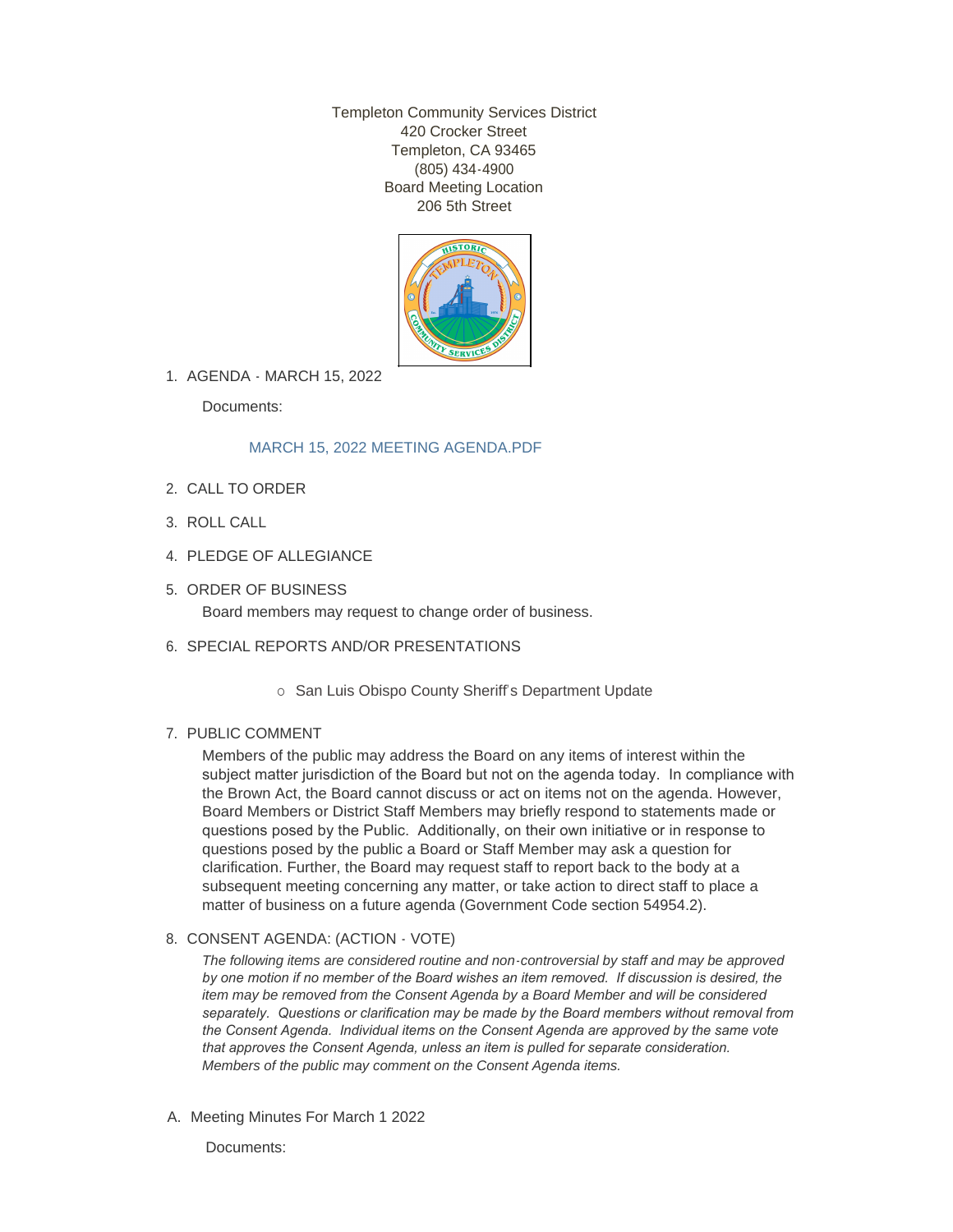#### [MARCH 1, 2022 MEETING MINUTES.PDF](http://www.templetoncsd.org/AgendaCenter/ViewFile/Item/4588?fileID=3186)

B. Treasurer Report - January 2022

Documents:

#### [JANUARY 2022 TREASURERS REPORT.PDF](http://www.templetoncsd.org/AgendaCenter/ViewFile/Item/4589?fileID=3187)

C. Santa Lucia School Riparian Agency Agreement

Documents:

## [SANTA LUCIA SCHOOL AGREEMENT DOCS.PDF](http://www.templetoncsd.org/AgendaCenter/ViewFile/Item/4590?fileID=3188)

9. BUSINESS:

*Members of the public may address the Board on each agenda item as it is considered. Following the initial presentation of the item and questions from Board Members, public comment will be solicited. Comments and/or questions should be directed to the Board Chairperson.*

A. Resolution No. 03-2022 - Purchasing Policy

Documents:

#### [RESOLUTION 03-2022 DOCUMENTS.PDF](http://www.templetoncsd.org/AgendaCenter/ViewFile/Item/4591?fileID=3189)

- 10. GENERAL MANAGER'S REPORT
- 11. COMMITTEE REPORTS
- A. Water Resource Advisory Committee 03/02/2022

Documents:

### [TCSD - WRAC MARCH 2, 2022 MEETING.PDF](http://www.templetoncsd.org/AgendaCenter/ViewFile/Item/4592?fileID=3190)

GSA Executive Committee - GSP Annual Report Executive Summary B.

Documents:

[GSP 2021 ANNUAL REPORT EXECUTIVE SUMMARY.PDF](http://www.templetoncsd.org/AgendaCenter/ViewFile/Item/4593?fileID=3191)

#### 12. ACTIVITY UPDATE REPORTS

A. Engineering Activity Report

Documents:

#### [ACTIVITY REPORT\\_ENGINEERING.PDF](http://www.templetoncsd.org/AgendaCenter/ViewFile/Item/4594?fileID=3192)

B. Finance Activity Report

Documents:

# [ACTIVITY REPORT\\_FINANCE.PDF](http://www.templetoncsd.org/AgendaCenter/ViewFile/Item/4595?fileID=3193)

C. Fire And Emergency Services Activity Report

Documents: